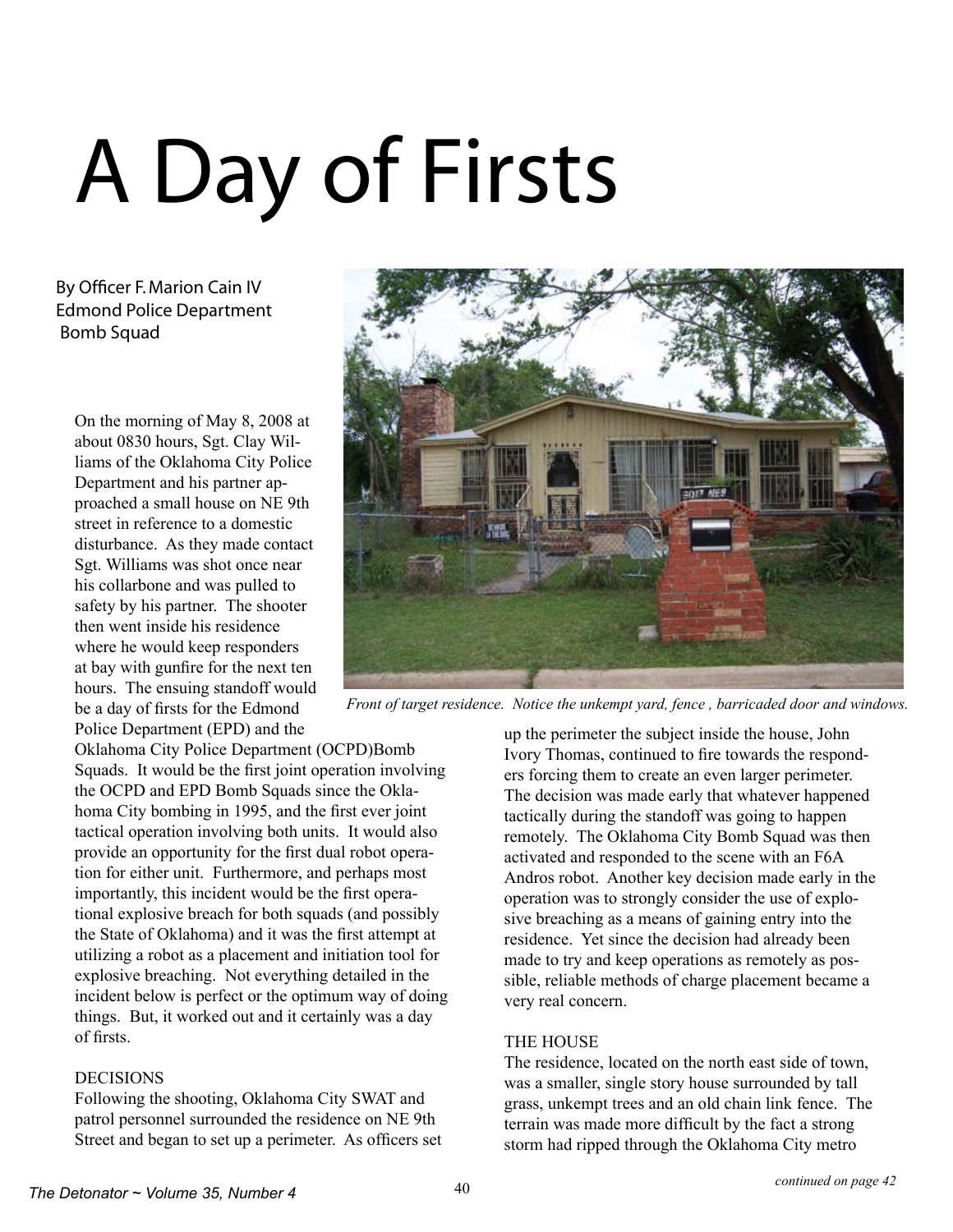area the night before leaving the ground soggy and covered with numerous sticks and fallen branches. Approximately 800 square feet, the lower half of the façade was brick and the upper half was old aluminum siding. All of the windows had either interior or exterior iron bars bolted to the structure. The front door, where the initial incident took place, was located on a small elevated brick landing and also had a heavy, exterior metal door. There was a rear door on the north side of the residence which appeared to be a standard wood exterior door. Another door on the west side of the structure also had a metal exterior door made of "burglar bars", and an additional storm door. There were other access points on the east side of the residence, but they were blocked by a locked chain link fence and a large pickup truck. Any approaches made by the robot were going to have to be made from the west. The approximate time was 0900 hrs.

## TRAINING HISTORY AND RESPONSE

When the OCPD Bomb Squad, commanded by Lt. Ron Keef, a veteran of the Murrah Federal Building bombing, arrived on scene they immediately set up operations. They made contact with the other units already on scene and were briefed on the details of the situation. A map of the immediate area was taped to the side of their response vehicle and plans began to form. SWAT gave the Bomb Squad a list of requests. First, they asked for possible entry points using explosive breaching should they would need a way in quickly and safely. Second, they told bomb squad members the suspect was not communicating, so a throw phone would have to be deployed. Due to the suspect's continued rate of fire, as well as lack of covered approaches, the throw phone would have to be deployed remotely. Finally, they would need a way to deploy gas into the residence. OCPD Bomb Squad quickly realized they would need additional assets for this operation and notified the EPD Bomb Squad. Resting on the OKC's northern most border, Edmond is a suburb of about 80,000 residents and 115 officers. The Edmond Bomb Squad Commander, Sgt. Scott Fees, also a veteran of the Murrah Federal Building bombing and a trained explosive breacher, answered the call and notified the other members of our squad. Sgt. Fees and the author attended "T.E.E.S." several years ago and had been training on explosive breaching ever since. Sgt. Jim Teel and Officer Bruce Leehan had just returned from "Olive" breaching school in West Memphis, TN just five days prior and were ready to utilize their new found skills. This was not the first time both squads had worked and trained together. In April, 1995 both squads worked together during response and recovery operations after the Murrah Federal Building bombing. Since then, bomb squads throughout state have met at least once a month to discuss trends, intelligence and training issues. The Edmond and OCPD Squads had been conducting additional explosive breaching training together. The ability to contact a neighboring agency and ask for assistance and without the complications of red tape or unknown personalities, ultimately is what kept this call safe. Because of this preexisting friendly relationship, response time was accelerated. This long established relationship would prove invaluable as the day progressed.

#### STAGING AREA

The fifth member of the Edmond Squad, Rockie Yardley, arrived with the department's F6A and we began to set up. Both squads shared a two lane road a few hundred yards form the target residence and parked our response vehicle across the street from one another. This decision would prove vital in the coming hours as messages were relayed and intelligence confirmed. Another key component of our staging area was that we were not right on top of the operation's command post or those running it. The target residence was just to the south of a major intersection of 10th Street and Bryant Avenue. The operation was run from a command post on 10th Street, west of the intersection and we had the north side of the intersection all to ourselves. Since Edmond and Oklahoma City PD operate on different radio bands, an OCPD Tech was stationed next to Rockie Yardely during all robot operations. This way information and instructions could be relayed between the two agencies. Every so often a police chaplain would come by with snacks or bottled water, but for the most



 *Both robots heading down range. Neither robot was in line of site of the command post for the duration of the operation.*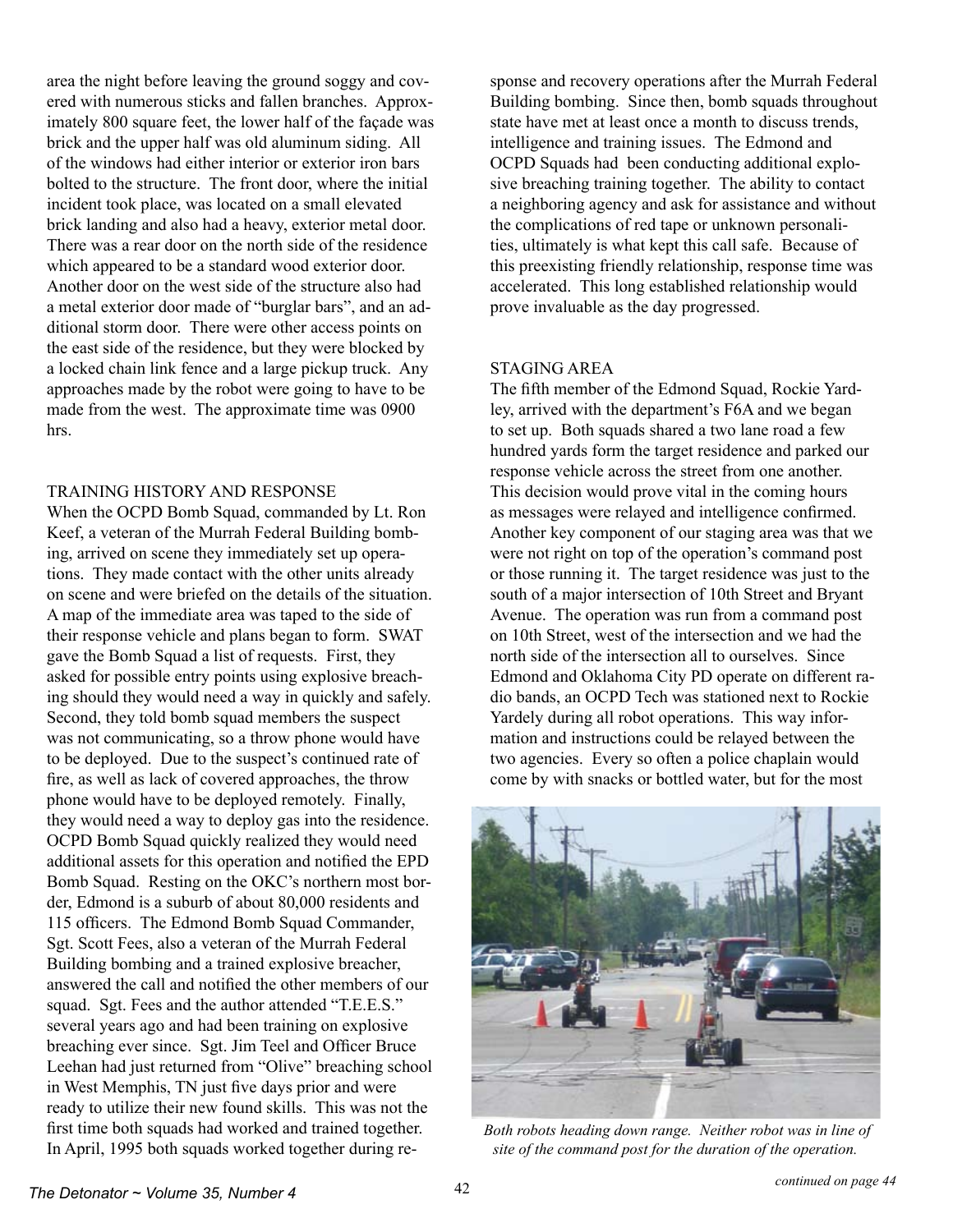part we were on our own. It was great! Forward of the primary staging area OCPD SWAT had established an advanced staging closer to the target residence. This area provided cover and concealment for responders and was located approximately twenty yards from the target residence. OCPD techs R. Willis and Roger Wagoner were stationed in this area for much of the call in order to make adjustments to the charges or the robots.

#### THE CHARGE AND THE TARGET

Once the techs had set up their equipment, the discussion regarding the type of charge to build and the selection of a target began. SWAT, of course led this portion of the discussion, but since we were driving the robot, we put in our two cents too. The windows were ruled out almost immediately as entry points as they were too high and covered by burglar bars. The doors facing the front of the residence were also ruled out as there was very little cover and concealment on that side of the house. Anything on the east side was out because of debris on the ground. That left the rear door and a door on the west side of the structure. The rear door seemed to be the simplest as it did not have burglar bars attached to it. At this point our intelligence began to change rapidly. Most of the intelligence was gathered from the actual resident of the house, the suspect's mother. At first the squads were told the rear door was a metal with burglar bars, then told it was a wooden door, and finally learned it was a metal door, with no burglar bars. The squads then developed a charge that would defeat a metal exterior door and could be placed by an F6A. The breachers decided to employ an IV Charge with four 1000ml IV bags. Two bags would sandwich five feet of 50 grain det cord and would be connected by another three feet of 25 grain det cord to the other two bags. The charge was then attached to a broom stick with duct tape. The breachers all realized this was not optimum, but they worked with what they had. Neither squad had ever trained on remote placement of explosive charges. The prop sticks we normally use would not hold up on the long trip from the staging area to the house. The broom stick attachment method would have to do. It was decided that breachers tape would be used to stick the charge to the door. The F6A grabbed the broom stick, and with Rockie Yardley at the controls, went down range.

#### PLACEMENT AND INITIATION

The OCPD Andros was operated by OCPD Techs Randy Castle, Jason Hodges and Mark Easly, a veteran of the Murrah Federal Building bombing. These three techs would periodically switch out the driver position or stand by as an observer. Along with Mike Jackson



and Randy Kirby they would also help facilitate communication issues and other logistical support. The OCPD robot had been down range for a short time and had picked the most favorable route. Again due to the storm the previous night OCPD had to clear a path that both robots could use throughout the operation. Once the okay was given Rockie Yardley, another veteran of the Murrah Federal Building bombing, drove the robot 150 yards south down Bryant Avenue, across 10th Street and look a left turn just north of 9th Street. The F6A maneuvered over the curb and into the tall damp grass, spinning out orange fiber optic cable as it advanced.

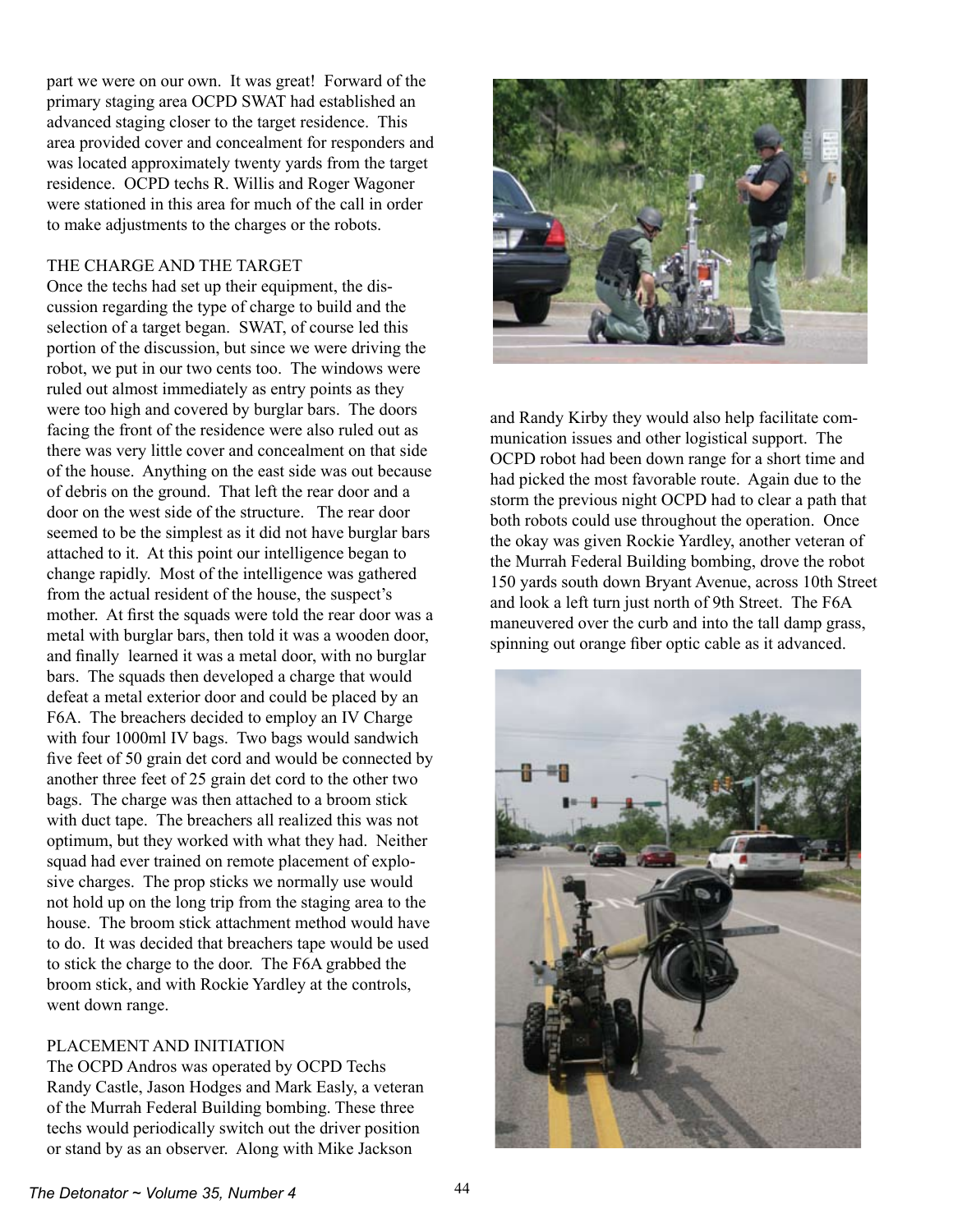The target location was about 100 yards due east of the curb and was pretty much a straight shot. As the robot neared the target location both squads could hear gun fire over the F6A's microphone. Edmond's F6A made it through the neighboring backyards and was now entering the target location's fenced in area. Rockie made a sharp left turn and headed to the backyard. He found the back door with easily and began the approach, then he noticed a problem. The door was not metal, it was made of wood and did not appear to be very sturdy. The squads took a moment to discuss this new development before deciding to stick with the original plan. The charge was meant for a metal exterior door, but the suspect was still not responding to negotiators on a megaphone and actively shooting at the officers; it was decided a breach was needed and needed quickly. This charge could easily defeat the wood door and give plenty of room for a throw phone or an assault team if needed. Rockie placed the charge, which stuck for a moment, but then fell off the door. The F6A was able to hold onto the charge before it fell to the ground. Another attempt was made to attach the charge, but the tape was not adhering to the surface of the door. There was no time to bring the charge back and fix it or come up with another charge. There was no telling how long that would take. The commanders on scene refused to allow

any breacher to approach the target residence to place the charge. Always, safety first. Rockie then turned the charge to the left and wedged it in the doorway. The squads saw no other option. The F6A backed up about twelve feet and a count down was given over the radio. The F6A initiated the charge and the bottom half of the door disappeared. There was very little fragmentation and the squads, negotiators and SWAT were given their first glimpse of the inside of the residence. The port made by the charge was big enough for a throw phone, but not big enough for an entry team. Another way would have to be found. It was 1345 hours.

## FAILED NEGOTIATIONS

Now that a port had been made, the negotiator's throw phone could be inserted into the house. Edmond's F6A returned to a forward staging area and was given the throw phone. The Edmond robot took the phone forward and placed the phone just inside the port created by the explosive charge. As the F6A backed out the phone's cable became snagged and was pulled out of the house and had to be placed again. The robot operators did not know that the phone had to be placed in a very specific way so negotiators could make best use of the cameras and audio devices. After the phone was placed and Edmond's F6A returned to the staging area, it was



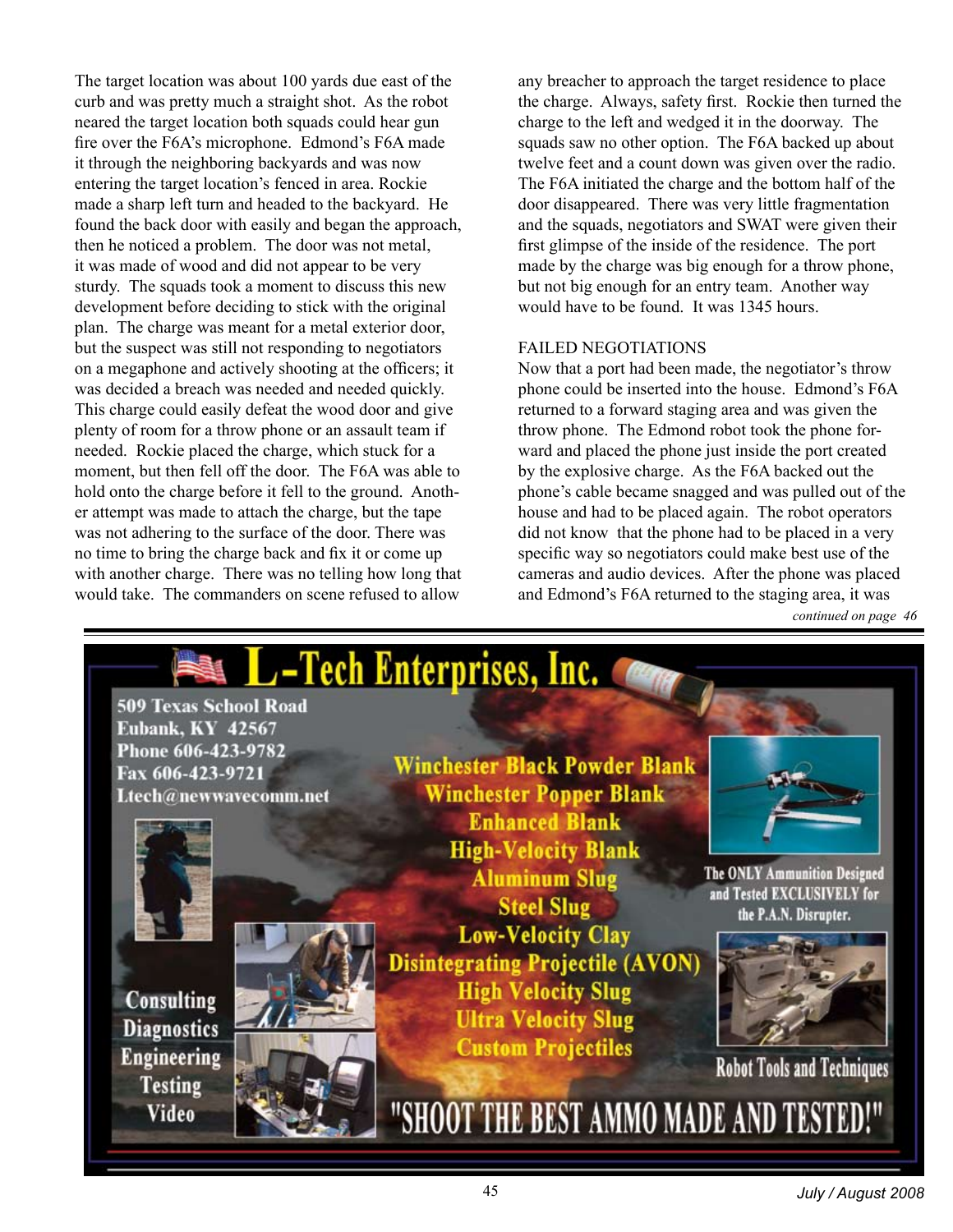discovered the throw phone's cameras were pointing to the ground or out the port through which the phone was placed. Hours later, during a post incident debrief, it was learned the audio line from the throw phone was damaged and the negotiators were not able to hear what was happening inside the house. Negotiations would have to be conducted verbally via a mega phone. With the suspect still firing at responders and refusing to answer the calls of the negotiators, the situation was looking grim. SWAT decided to move to the next step and deploy gas into the house.

#### SECOND BREACH

Four canisters of gas and twice as many 40mm gas shells failed to force the suspect from the residence. The call came down to attempt another breaching shot, this time on the west door. This door had an aluminum storm door, an iron door comprised of burglar bars and a standard exterior wood door. The shot selection was a simple choice of a rigid folding linear charge with 200 grains of 50 grain det cord. The plan was to open the storm door via a robot and use the robot again to place the charge on the hinged side of the burglar bar door. Easier said than done. The exterior storm door was tied to the burglar bar door with bailing wire. Furthermore, as with the previous charge, we had never attempted to place this type of charge with a robot. To give the robot a better purchase on the charge, a fence picket was borrowed from an old fence close to the squad's staging area. The picket was a few inches longer and wider than our charge and fit nicely into the robot's gripper. Once again the Edmond F6A was sent down range. The storm door was pulled free of the other doors and was left standing open. The exterior of the other two doors was being studied when yelling was heard coming form the robot's left side. The robot operator panned the camera to the left and the suspect could clearly be seen exiting the residence and being taken into custody by OCPD SWAT officers. The suspect gave no warning of his surrender and could be heard firing shots just minutes before. The time was 1830 hours.

#### LESSONS LEARNED

Remote Operations. The old adage of "go remote, stay remote" was strictly followed in this case. This decision made things safer and as a result neither officers nor suspect was harmed. Staying remote, however, did increase the time required to conduct the operation. Both squads experienced situations which they had not encountered before.

Robot Training. Though both squads were well versed in explosive breaching tactics and procedures, neither squad had incorporated the robot, F6A, into the breaching training. Though initiation was not a problem for the F6A, placement of the charge and the lack of depth perception were two issues to overcome, with placement being the more important of the two.

Joint Training and Interoperability. Training with neighboring jurisdictions and establishing a positive working relationship is an important aspect of a successful joint response. Had the OCPD Bomb Squad not been familiar with Edmond's tactics, personnel or procedures they most likely would not have called for assistance. Joint training and interoperability between SWAT and the bomb squads was also proved important. If your agency is involved with explosive breaching then you need to be training with your local SWAT element.

Charge Placement. In this instance the charge could not be placed as planned and therefore was not employed effectively. Had the squads been able to place the charge properly and affix it to the door, the entire door most likely would have been defeated.

#### INTELLIGENCE

 Intelligence gathering proved especially important and none of the responders realized this fully until after the



*Result of Explosive Breach.*